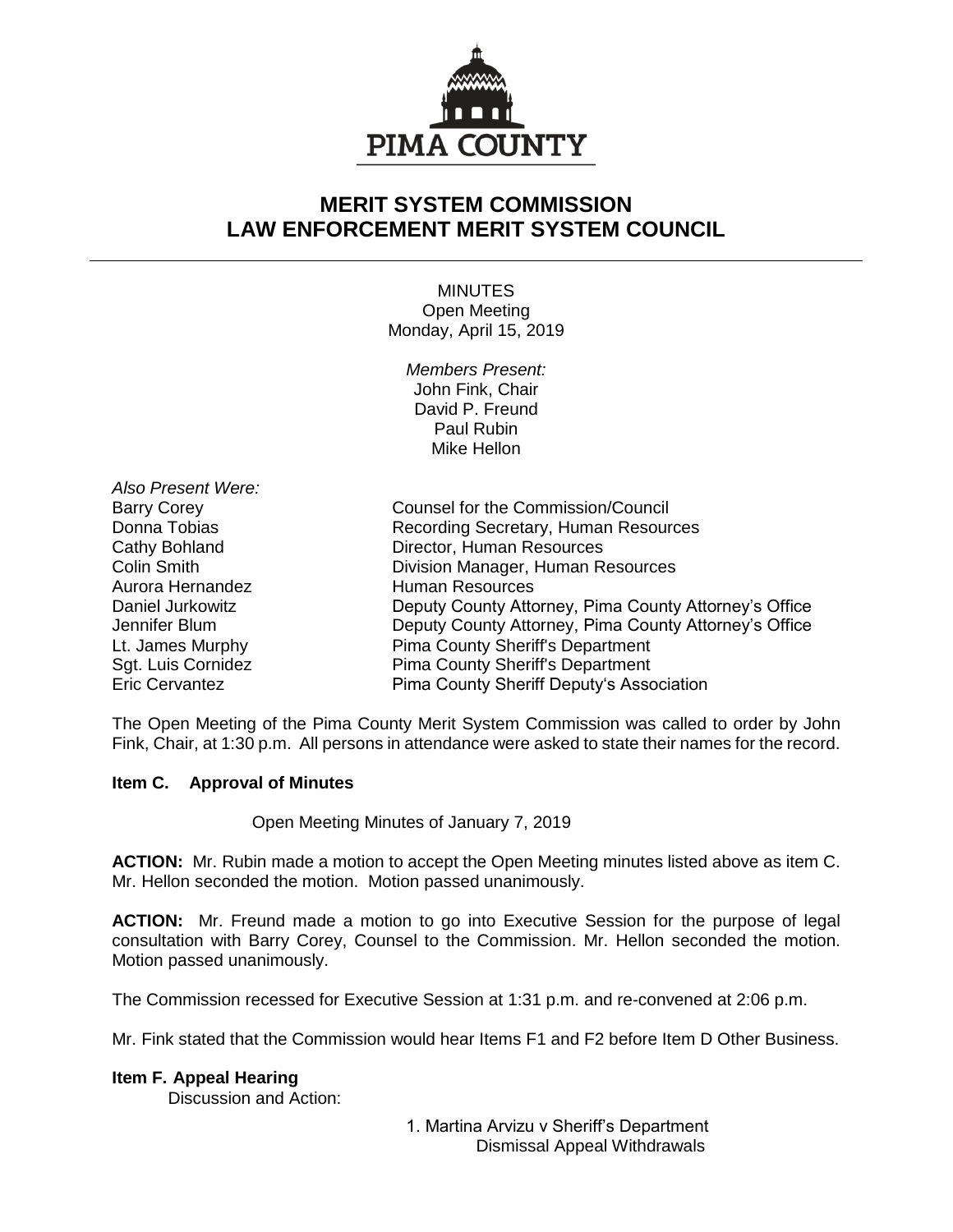Pima County Merit System Commission Law Enforcement Merit System Council Minutes of Meeting held on Monday, April 15, 2019

# Page 2

**ACTION:** Mr. Freund made a motion to accept the withdrawal. Mr. Hellon seconded the motion. Motion passed unanimously.

# **Item F.Appeal Hearing**

Discussion and Action:

*2.* Joseph Soto v Wastewater Reclamation Department Dismissal Appeal Withdrawals

**ACTION:** Mr. Freund made a motion to accept the withdrawal. Mr. Hellon seconded the motion. Motion passed unanimously.

# **Item D. Other Business**

Discussion and Action: Proposed Revisions to the Law Enforcement Merit System Rules

# IV - ANNOUNCEMENTS APPLICATIONS AND EXAMINATIONS

LEMSR IV-13.F - proposing the addition of five (5) additional preference points for Corrections Officers with at least 36 continuous months of employment by the Sheriff's Department.

# **F ACTIVECORRECTIONSOFFICERS: FIVE(5)ADDITIONALPREFERENCE POINTSSHALLBEAWARDED TOACTIVE CORRECTIONSOFFICERS EMPLOYED FORAT LEAST36 CONTINUOUS MONTHS BYTHE PIMA COUNTYSHERIFF'SDEPARTMENT UPONAPPLICATIONFORDEPUTY SHERIFF.**

Lieutenant Murphy and Sergeant Cornidez presented the proposed revisions to LEMSR IV-13.F and discussion ensued.

Mr. Fink asked if anyone else had comments regarding this change. There was none.

**ACTION:** Mr. Rubin made a motion to accept the changes. Mr. Hellon seconded the motion. Motion passed unanimously.

# IX - CLASSIFICATION PLAN

LEMSR IX - proposing removal of "Director of Human Resources" and replacing with "Sheriff' for recommendation of Classification Plan approval and adoption. This is based on the change of language under ARS § 38-1003 (effective August 1, 2018).

# IX -1 NATURE OF PLAN

The Classification Plan as approved and adopted by the Law Enforcement Merit System Council, upon recommendation of the Director of Human Resources **SHERIFF,** shall include for each class of positions an appropriate title and a class specification. The Director of Human Resources shall maintain the official class specifications in the classification plan. The Law Enforcement Merit System Council may establish new classifications and divide, combine, alter or existing classifications based upon the recommendation of the Director of Human Resources **SHERIFF. THE LAW ENFORCEMENT MERIT SYSTEM COUNCIL MAY REVIEW STANDARDS AND QUALIFICATIONS FOR EXISTING CLASSIFICATIONS AND MAKE RECOMMENDATIONS TO THE DIRECTOR OF HUMAN RESOURCES.**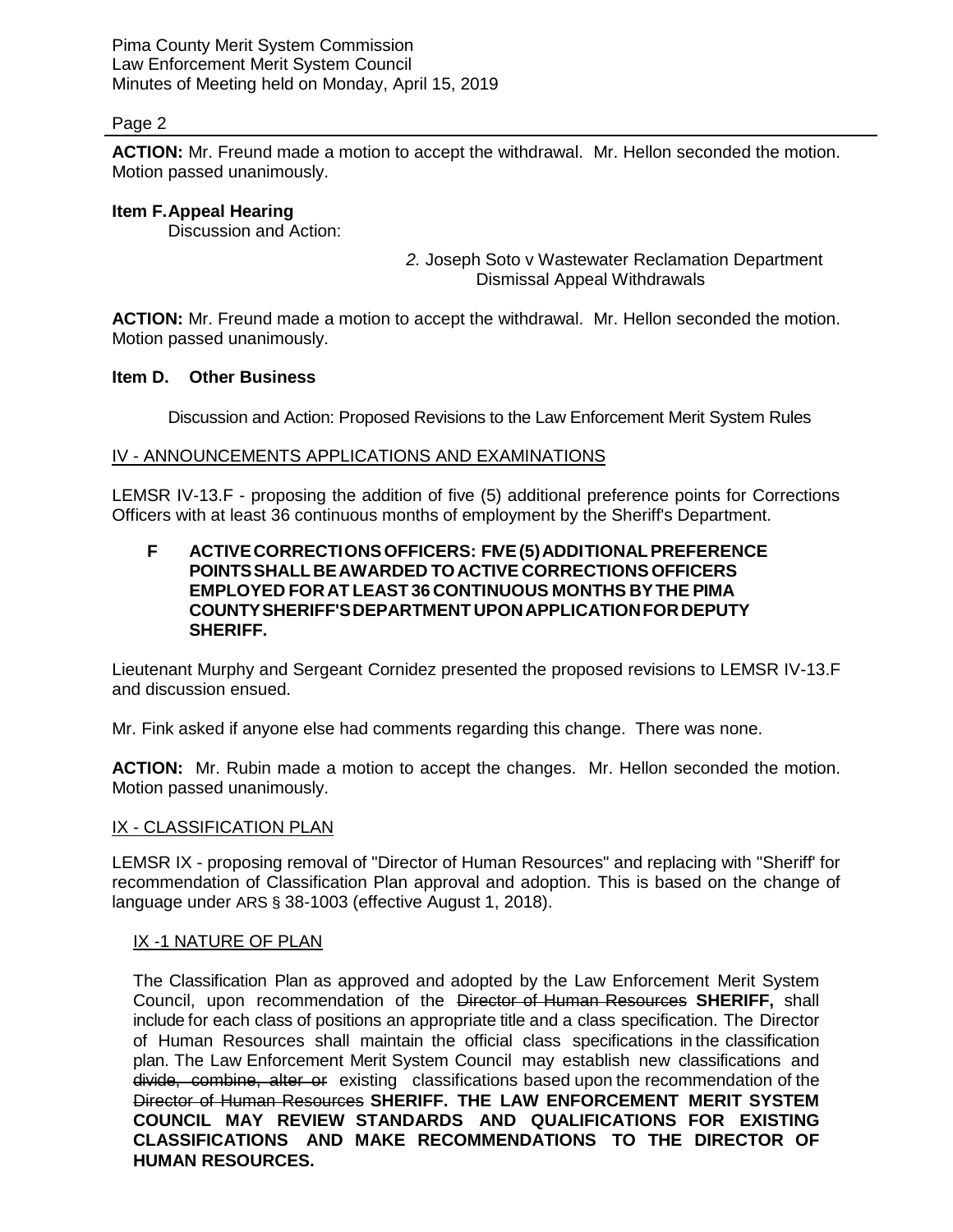#### Page 3

Lieutenant Murphy and Sergeant Cornidez presented the proposed revisions to LEMSR IX and discussion ensued.

John Fink stated he would like "existing classifications" changed to the exact wording of ARS § 38-1003 2.

The Law Enforcement Merit System Council may review standards and qualifications for **ALL POSITIONS THAT ARE CLASSIFIED** and make recommendations to the Director of Human Resources.

Discussion ensued.

Mr. Fink asked if anyone else had comments regarding this change.

Colin Smith explained how the department handles the classifications and said that because the Board of Supervisors had already approved the "Captain unclassified" classification, it was out of the Council's purview. He felt the verbiage should be left as the Sheriff presented it.

**ACTION:** Mr. Hellon made a motion to approve as amended. Mr. Rubin seconded the motion. Motion passed unanimously.

#### XVI - COMPENSATION PLAN

LEMSR XVI-I - proposing the addition of "Upon the recommendation of the Sheriff" regarding LEMSR's recommendation of schedules of salary and compensation to the Board of Supervisors. This based on the change of language under ARS § 38-1003 (effective August 1, 2018).

# XVl-1 PURPOSE

**UPON THE RECOMMENDATION OF THE SHERIFF,** the Law Enforcement Merit System Council shall recommend to the Board of Supervisors schedules of salary and other compensation payable for each Officer classification.

Lieutenant Murphy and Sergeant Cornidez presented the proposed revisions to LEMSR XVI-I. Discussion ensued.

**ACTION:** Mr. Hellon made a motion to approve the proposed changes. Mr. Rubin seconded the motion. Motion passed unanimously.

# VIl-8 - ASSIGNMENT APPOINTMENTS

LEMSR Vll-8.A - proposing the addition of the Captain-Unclassified position to the list of authorized assignment appointments by the Sheriff. Strike through "an internal competitive process" and replace with "a process as determined by the Sheriff'.

A. Vacancies in the classification of Bureau Chief **AND CAPTAIN-UNCLASSIFIED** shall be filled by assignment appointment of individuals from the appropriate commissioned officer classification in the classified service. Selection of individuals for the assignment appointment to Bureau Chief **AND CAPTAIN- UNCLASSIFIED** shall be made by the Sheriff, utilizing an internal competitive process **A PROCESS AS DETERMINED BY THE SHERIFF.** The individual selected shall be reviewed by Human Resources to ensure he/she meets the minimum **DESIRED** qualifications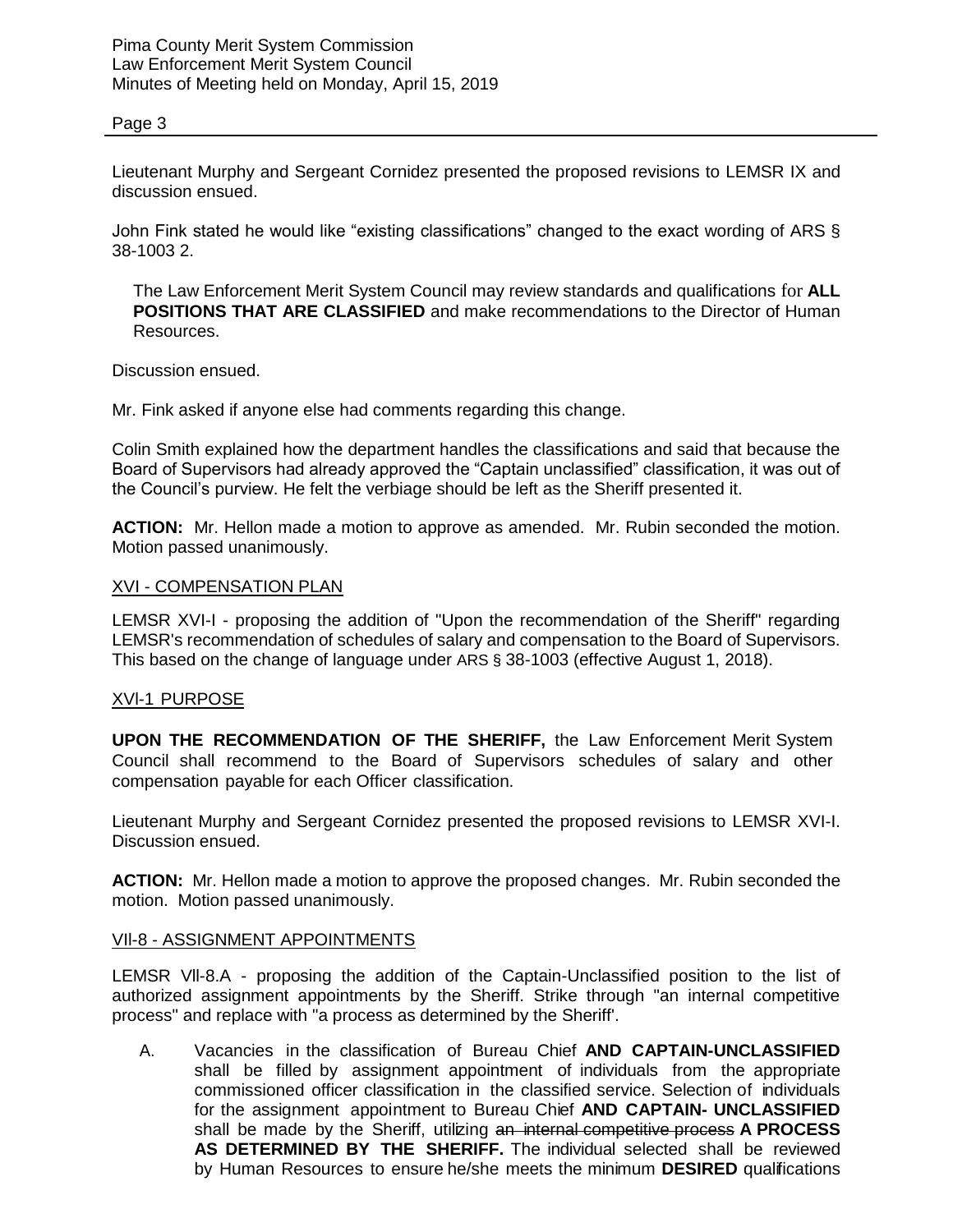Pima County Merit System Commission Law Enforcement Merit System Council Minutes of Meeting held on Monday, April 15, 2019

# Page 4

of the classification of Bureau Chief **OR CAPTAIN-UNCLASSIFIED** prior to the assignment appointment being made.

# LEMSR Vll-8.B — proposing the addition of Captain-Unclassified

B. Individuals on assignment appointments to the classification of Bureau Chief **OR CAPTAIN-UNCLASSIFIED** shall serve at the discretion of the Sheriff. No individual so appointed shall lose the regular previous classification held and the Sheriff shall ensure that a position in that previous classification is available for the individual to return to should the assignment appointment be ended.

# LEMSR Vll-8.E — proposing the addition of Captain-Unclassified

E. Individuals serving on an assignment appointment as a Bureau Chief, or Chief Deputy **OR CAPTAIN-UNCLASSIFIED** shall still be able to compete for promotion to a classification higher than their regular classification held.

Lieutenant Murphy and Sergeant Cornidez presented the proposed revisions to LEMSR Vll-8 A, B and E and discussion ensued.

Lieutenant Murphy and Sergeant Cornidez presented the proposed revisions and discussion ensued.

Colin Smith presented the Council with a copy of the Classification of Captain-Unclassified.

**ACTION:** Mr. Hellon made a motion to accept the changes. There was no second.

Discussion continued.

Mr. Fink asked if the Union had any opposition to the changes. Eric Cervantez, Pima County Sheriff Deputy's Association stated that when this position was created their concern was that this would not be a demotion but a termination if the person didn't work out.

Lieutenant Murphy explained that as it stood the Captain Unclassified position did not have any protection from termination but with this change, they would be able to go back to a classified position.

Mr. Cervantez stated that the union needed only needed some clarification on the proposed change and thanked the Council for the clarification. He said the union had no opposition.

**ACTION:** Mr. Hellon made a motion to accept the changes to Vll-8.A Vll-8.B and Vll-8.E. Mr. Fink seconded the motion and the motion passed unanimously

# I - DEFINITIONS

LEMSR I-8 - proposing the addition of the definition of "Assignment Appointment".

**I-8 - ASSIGNMENT APPOINTMENT: THE OFFICIAL OFFER OF EMPLOYMENT TO A QUALIFIED EMPLOYEE, AND THE EMPLOYEE'S ACCEPTANCE, TO SERVE AT THE DISCRETION OF THE SHERIFF AS EITHER A BUREAU CHIEF OR CAPTAIN-UNCLASSIFIED IN ACCORDANCE WITH THESE RULES.**